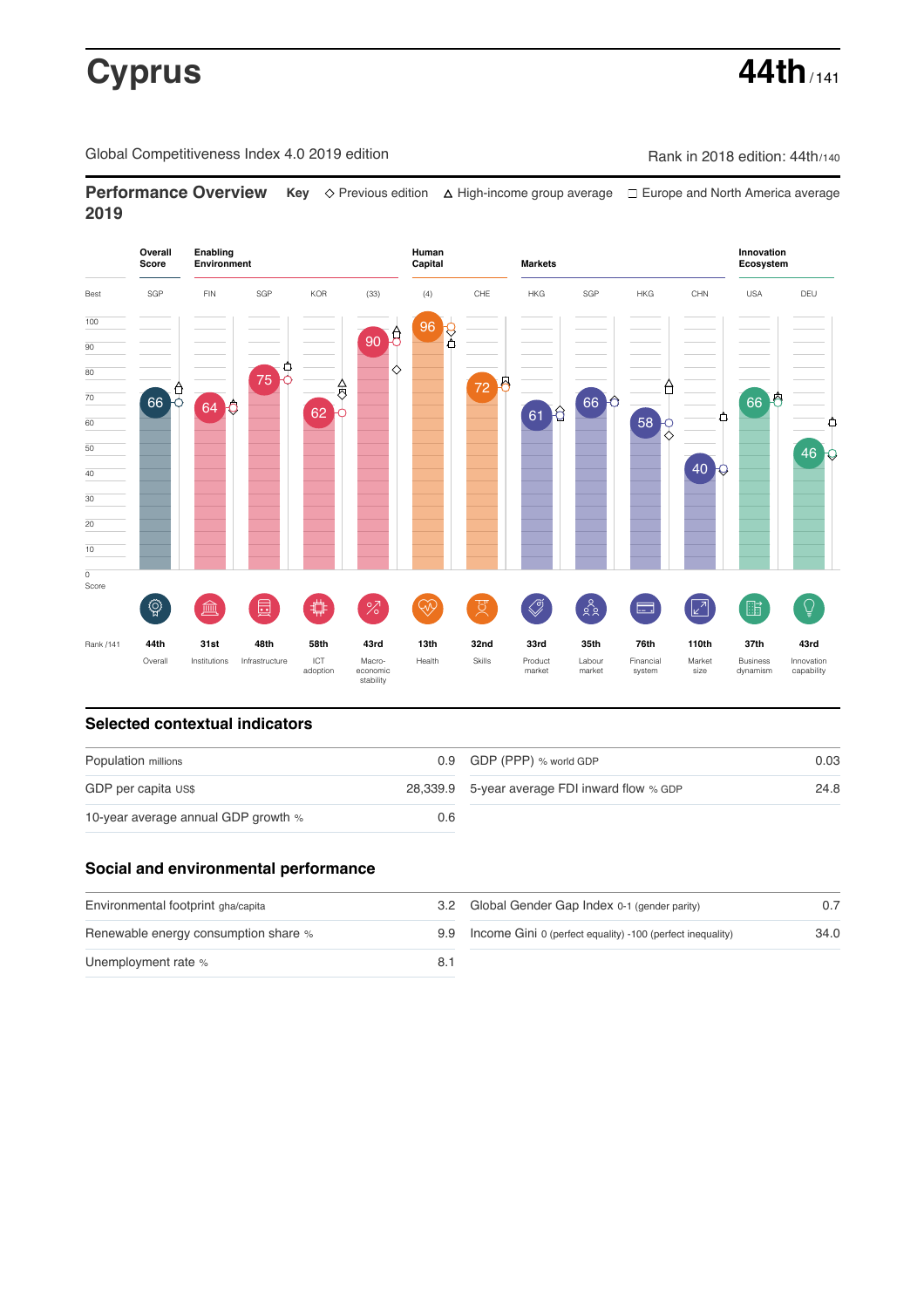| <b>Index Component</b>                                                    | Value                    | Score *         | Rank/141 | <b>Best Performer</b> |
|---------------------------------------------------------------------------|--------------------------|-----------------|----------|-----------------------|
| $\underline{m}$ 1st pillar: Institutions 0-100                            |                          | 64.0 ↑          | 31       | <b>Finland</b>        |
| Security 0-100                                                            | $\overline{a}$           | 83.8 ↑          | 39       | Finland               |
| 1.01 Organized crime 1-7 (best)                                           | 5.3                      | 71.7 1          | 36       | Finland               |
| 1.02 Homicide rate per 100,000 pop.                                       | 0.6                      | 99.7 ↑          | 15       | Multiple (14)         |
| 1.03 Terrorism incidence 0 (very high) -100 (no incidence)                | 99.9                     | $99.9 =$        | 58       | Multiple (25)         |
| 1.04 Reliability of police services 1–7 (best)                            | 4.8                      | 64.0 $\sqrt{ }$ | 52       | Finland               |
| Social capital 0-100                                                      |                          | 56.7 ↑          | 31       | <b>New Zealand</b>    |
| 1.05 Social capital 0-100 (best)                                          | 56.7                     | 56.7 ↑          | 28       | New Zealand           |
| Checks and balances 0-100                                                 |                          | 59.8 ↓          | 36       | <b>Finland</b>        |
| 1.06 Budget transparency 0-100 (best)                                     | n/a                      | 52.8            | n/a      | Multiple (2)          |
| 1.07 Judicial independence 1-7 (best)                                     | 4.6                      | 59.9 ↓          | 40       | Finland               |
| 1.08 Efficiency of legal framework in challenging regulations 1–7 (best)  | 3.9                      | 48.3 ↓          | 44       | Finland               |
| 1.09 Freedom of the press 0-100 (worst)                                   | 21.7                     | 78.3 ↓          | 25       | Norway                |
| Public-sector performance 0-100                                           |                          | 55.6 ↑          | 50       | Singapore             |
| 1.10 Burden of government regulation 1-7 (best)                           | 3.7                      | 44.5 ↓          | 57       | Singapore             |
| 1.11 Efficiency of legal framework in settling disputes 1-7 (best)        | 3.4                      | 40.1 $\sqrt{ }$ | 87       | Singapore             |
| 1.12 E-Participation 0-1 (best)                                           | 0.82                     | $82.0 =$        | 45       | Multiple (3)          |
| Transparency 0-100                                                        |                          | 59.0 ↑          | 36       | <b>Denmark</b>        |
| 1.13 Incidence of corruption 0-100 (best)                                 | 59.0                     | 59.0 ↑          | 36       | Denmark               |
| Property rights 0-100                                                     |                          | 68.6 ↑          | 34       | <b>Finland</b>        |
| 1.14 Property rights 1-7 (best)                                           | 5.0                      | 66.2 ↑          | 41       | Finland               |
| 1.15 Intellectual property protection 1-7 (best)                          | 4.8                      | 63.1 ↑          | 36       | Finland               |
| 1.16 Quality of land administration 0-30 (best)                           | 23.0                     | $76.7 =$        | 30       | Multiple (5)          |
| Corporate governance 0-100                                                |                          | 65.9 $\uparrow$ | 44       | <b>New Zealand</b>    |
| 1.17 Strength of auditing and accounting standards 1–7 (best)             | 4.8                      | 63.8 ↑          | 62       | Finland               |
| 1.18 Conflict of interest regulation 0-10 (best)                          | 6.7                      | 67.0 ↑          | 34       | Kenya                 |
| 1.19 Shareholder governance 0-10 (best)                                   | 6.7                      | 67.0 ↑          | 37       | Kazakhstan            |
| Future orientation of government 0-100                                    |                          | 62.4            | 35       | Luxembourg            |
| 1.20 Government ensuring policy stability 1–7 (best)                      | 4.8                      | 63.3            | 30       | Switzerland           |
| 1.21 Government's responsiveness to change 1–7 (best)                     | 3.6                      | 43.2            | 78       | Singapore             |
| 1.22 Legal framework's adaptability to digital business models 1-7 (best) | 3.6                      | 43.4            | 70       | <b>United States</b>  |
| 1.23 Government long-term vision 1-7 (best)                               | 3.5                      | 41.4            | 87       | Singapore             |
| 1.24 Energy efficiency regulation 0-100 (best)                            | n/a                      | 75.1            | n/a      | Italy                 |
| 1.25 Renewable energy regulation 0-100 (best)                             | n/a                      | 76.5            | n/a      | Germany               |
| 1.26 Environment-related treaties in force count (out of 29)              | 23                       | 79.3            | 56       | Multiple (6)          |
| 員<br>2nd pillar: Infrastructure 0-100                                     | $\overline{\phantom{m}}$ | 74.9 ↑          | 48       | Singapore             |
| Transport infrastructure 0-100                                            | $\overline{a}$           | $55.1$ 1        | 60       | Singapore             |
| 2.01 Road connectivity 0-100 (best)                                       | 68.7                     | 68.7 ↓          | 89       | Multiple (3)          |
| 2.02 Quality of road infrastructure 1–7 (best)                            | 5.1                      | 67.7 ↓          | 29       | Singapore             |
| 2.03 Railroad density km/1,000 km[[2]                                     | n/a                      | n/a             | n/a      | Multiple (24)         |
| 2.04 Efficiency of train services 1–7 (best)                              | not assessed             | n/a             | n/a      | Japan                 |
| 2.05 Airport connectivity score                                           | 46,603.1                 | $50.9 =$        | 66       | Multiple (8)          |
| 2.06 Efficiency of air transport services 1–7 (best)                      | 5.1                      | 68.7 ↓          | 45       | Singapore             |
| 2.07 Liner shipping connectivity 0-100 (best)                             | 19.5                     | 19.5 个          | 67       | Multiple (5)          |
| 2.08 Efficiency of seaport services 1-7 (best)                            | 4.3                      | 55.0 $\uparrow$ | 64       | Singapore             |
| Utility infrastructure 0-100                                              | $\overline{a}$           | 94.7 $\sqrt{ }$ | 34       | Iceland               |
| 2.09 Electricity access % of population                                   | 100.0                    | $100.0 =$       | 2        | Multiple (67)         |
| 2.10 Electricity supply quality % of output                               | 5.4                      | 98.6 $\sqrt{ }$ | 24       | Multiple (10)         |
| 2.11 Exposure to unsafe drinking water % of population                    | 0.5                      | $100.0 =$       | 20       | Multiple (28)         |
| 2.12 Reliability of water supply 1-7 (best)                               | 5.8                      | $80.4$ ↑        | 43       | Iceland               |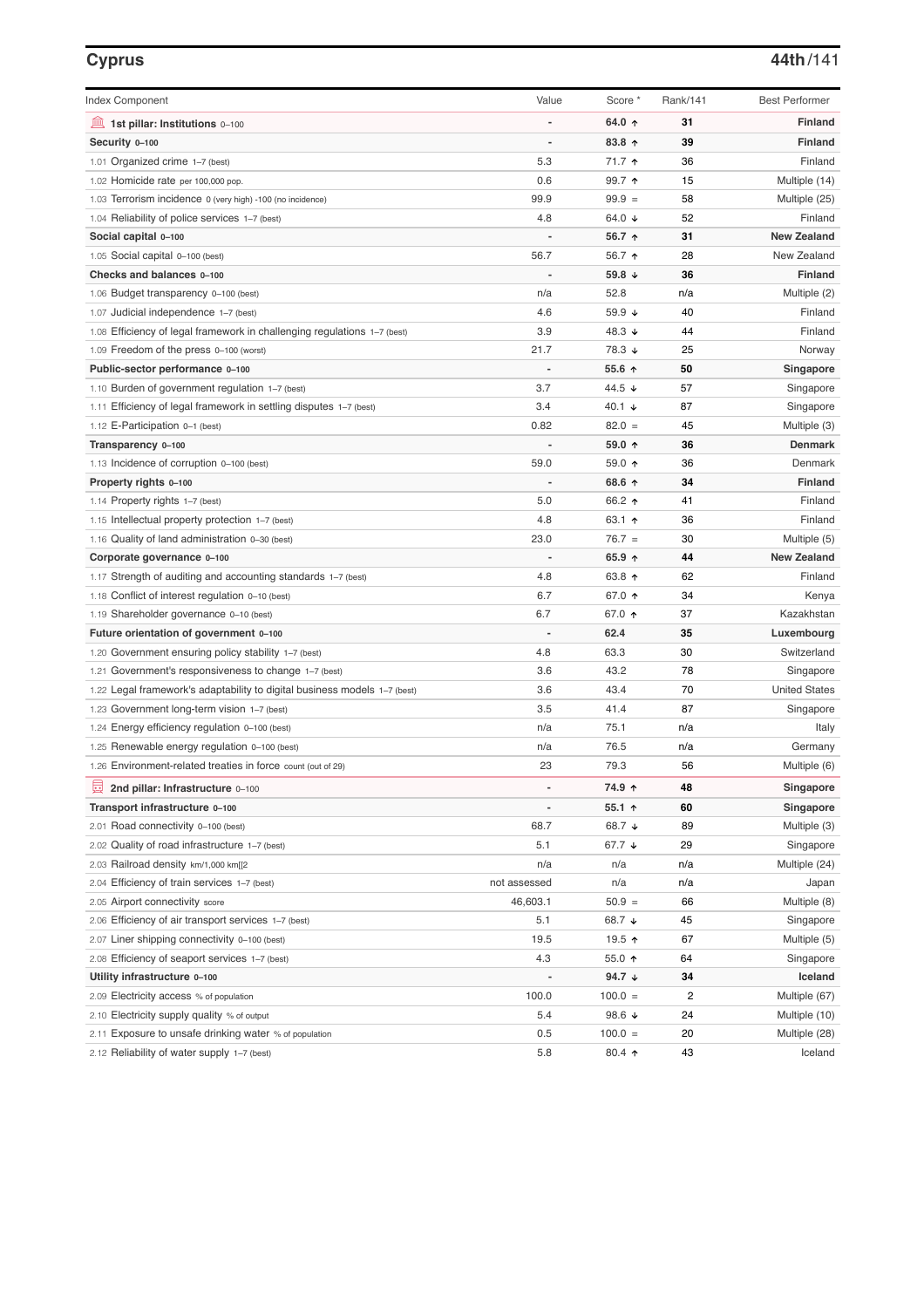### **Cyprus 44th**/141

| <b>Index Component</b>                                                  | Value                    | Score *           | Rank/141 | <b>Best Performer</b>       |
|-------------------------------------------------------------------------|--------------------------|-------------------|----------|-----------------------------|
| 3rd pillar: ICT adoption 0-100                                          |                          | 62.0 $\sqrt{ }$   | 58       | Korea, Rep.                 |
| 3.01 Mobile-cellular telephone subscriptions per 100 pop.               | 100.9                    | 84.1 ↓            | 99       | Multiple (63)               |
| 3.02 Mobile-broadband subscriptions per 100 pop.                        | 80.8                     | N/Appl.           | 59       | <b>United Arab Emirates</b> |
| 3.03 Fixed-broadband Internet subscriptions per 100 pop.                | 26.4                     | 52.7 ↓            | 41       | Switzerland                 |
| 3.04 Fibre internet subscriptions per 100 pop.                          | 0.0                      | N/Appl.           | 123      | Korea, Rep.                 |
| 3.05 Internet users % of adult population                               | 84.4                     | 84.4 1            | 31       | Qatar                       |
| % 4th pillar: Macroeconomic stability 0-100                             |                          | $90.0 \text{ A}$  | 43       | Multiple (33)               |
| 4.01 Inflation $%$                                                      | 0.7                      | 100.0 $\uparrow$  | 1        | Multiple (88)               |
| 4.02 Debt dynamics 0-100 (best)                                         | 80.0                     | 80.0 个            | 43       | Multiple (34)               |
| Qiy<br>5th pillar: Health 0-100                                         |                          | $95.9$ 1          | 13       | Multiple (4)                |
| 5.01 Healthy life expectancy years                                      | 70.7                     | $95.9$ 1          | 12       | Multiple (4)                |
| 섯<br>6th pillar: Skills 0-100                                           |                          | 72.2 ↓            | 32       | Switzerland                 |
| Current workforce 0-100                                                 |                          | 70.1 ↑            | 28       | Switzerland                 |
| 6.01 Mean years of schooling years                                      | 12.1                     | 80.7 ↑            | 28       | Germany                     |
| Skills of current workforce 0-100                                       |                          | 59.5 ↓            | 35       | Switzerland                 |
| 6.02 Extent of staff training 1-7 (best)                                | 4.1                      | 52.3 $\sqrt{ }$   | 54       | Switzerland                 |
| 6.03 Quality of vocational training 1-7 (best)                          | 4.3                      | 55.7 ↑            | 51       | Switzerland                 |
| 6.04 Skillset of graduates 1-7 (best)                                   | 4.8                      | 63.0 ↓            | 26       | Switzerland                 |
| 6.05 Digital skills among active population 1-7 (best)                  | 4.9                      | 64.3 $\sqrt{ }$   | 34       | Finland                     |
| 6.06 Ease of finding skilled employees 1-7 (best)                       | 4.7                      | 62.2 $\sqrt{ }$   | 31       | <b>United States</b>        |
| Future workforce 0-100                                                  |                          | 74.3 ↓            | 51       | <b>Denmark</b>              |
| 6.07 School life expectancy years                                       | 14.6                     | $80.9 =$          | 64       | Multiple (11)               |
| Skills of future workforce 0-100                                        |                          | 67.6 ↓            | 45       | <b>Denmark</b>              |
| 6.08 Critical thinking in teaching 1-7 (best)                           | 3.4                      | $39.9 +$          | 74       | Finland                     |
| 6.09 Pupil-to-teacher ratio in primary education ratio                  | 11.9                     | $95.2 =$          | 23       | Multiple (5)                |
| 7th pillar: Product market 0-100                                        |                          | 61.1 $\sqrt{ }$   | 33       | <b>Hong Kong SAR</b>        |
| Domestic competition 0-100                                              | $\overline{\phantom{a}}$ | 61.4 $\uparrow$   | 28       | <b>Hong Kong SAR</b>        |
| 7.01 Distortive effect of taxes and subsidies on competition 1–7 (best) | 4.6                      | 59.9 ↑            | 21       | Singapore                   |
| 7.02 Extent of market dominance 1–7 (best)                              | 4.0                      | 49.6 ↓            | 51       | Switzerland                 |
| 7.03 Competition in services 1-7 (best)                                 | 5.5                      | 74.6 ↑            | 16       | Hong Kong SAR               |
| Trade openness 0-100                                                    |                          | 60.8 $\sqrt{ }$   | 54       | <b>Singapore</b>            |
| 7.04 Prevalence of non-tariff barriers 1–7 (best)                       | 5.1                      | 67.9 ↑            | 17       | Singapore                   |
| 7.05 Trade tariffs %                                                    | 1.12                     | $92.5$ 1          | 7        | Hong Kong SAR               |
| 7.06 Complexity of tariffs 1–7 (best)                                   | 2.9                      | 31.6 $\sqrt{ }$   | 113      | Hong Kong SAR               |
| 7.07 Border clearance efficiency 1-5 (best)                             | 3.1                      | $51.3 =$          | 37       | Germany                     |
| 22 8th pillar: Labour market 0-100                                      |                          | 66.1 ↓            | 35       | Singapore                   |
| Flexibility 0-100                                                       | $\overline{a}$           | 63.5 $\sqrt{ }$   | 29       | Singapore                   |
| 8.01 Redundancy costs weeks of salary                                   | 5.7                      | 96.5 $\sqrt{ }$   | 13       | Multiple (8)                |
| 8.02 Hiring and firing practices 1-7 (best)                             | 4.0                      | 49.5 $\sqrt{ }$   | 62       | Hong Kong SAR               |
| 8.03 Cooperation in labour-employer relations 1-7 (best)                | 4.8                      | 62.7 $\sqrt{ }$   | 44       | Singapore                   |
| 8.04 Flexibility of wage determination 1-7 (best)                       | 4.8                      | 62.9 $\uparrow$   | 87       | Estonia                     |
| 8.05 Active labour market policies 1-7 (best)                           | 3.8                      | 46.6 ↓            | 51       | Switzerland                 |
| 8.06 Workers' rights 0-100 (best)                                       | n/a                      | 87.4 ↑            | n/a      | Multiple (2)                |
| 8.07 Ease of hiring foreign labour 1-7 (best)                           | 3.8                      | 46.5 ↓            | 98       | Albania                     |
| 8.08 Internal labour mobility 1-7 (best)                                | 4.4                      | $55.9$ 1          | 84       | <b>United States</b>        |
| Meritocracy and incentivization 0-100                                   |                          | 68.8 $\downarrow$ | 45       | <b>Denmark</b>              |
| 8.09 Reliance on professional management 1-7 (best)                     | 3.6                      | 43.1 $\sqrt{ }$   | 120      | Finland                     |
| 8.10 Pay and productivity 1-7 (best)                                    | 3.9                      | 48.8 ↑            | 75       | Hong Kong SAR               |
| 8.11 Ratio of wage and salaried female workers to male workers %        | 0.92                     | 90.3 $\downarrow$ | 20       | Multiple (4)                |
| 8.12 Labour tax rate %                                                  | 13.0                     | $93.1$ 1          | 50       | Multiple (24)               |